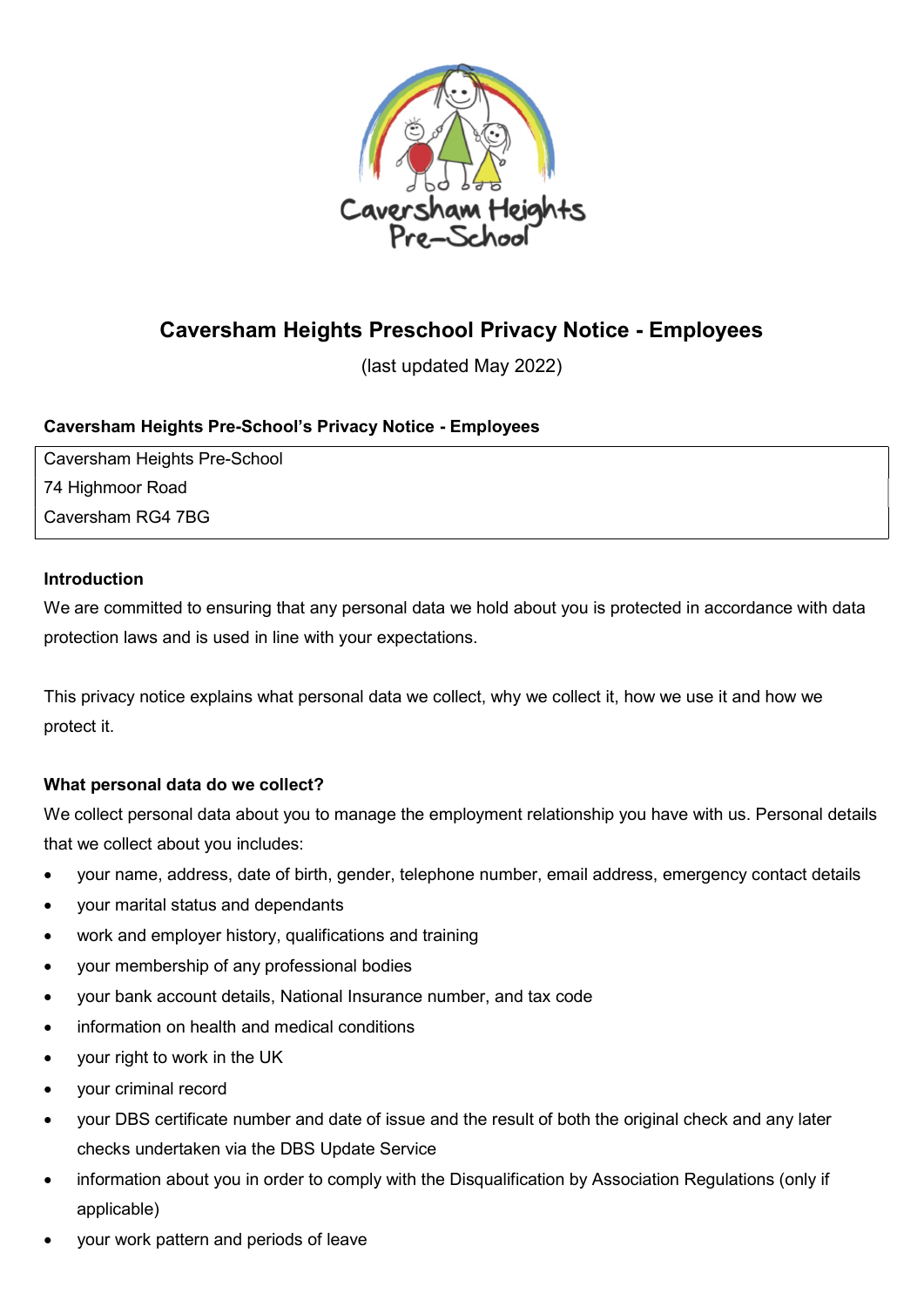- concerns, complaints (only if applicable)
- performance related data
- informal and formal action taken, warnings and related correspondence (only if applicable)
- equal opportunities monitoring

We collect this information from your application form/CV, starter forms, copies of documents you provide, during meetings held with you and through other correspondence (if relevant). We may also collect information from third parties, references from previous employers and criminal record checks from the DBS.

#### Why we collect this information and the legal basis for handling your data

We use personal data about you in order to fulfil the employment contract you have entered into. This includes using your data to:

- fulfil the terms of our employment relationship with you
- pay your salary

We also process your personal data in line with our legitimate interest for the following reasons:

- maintain accurate records, including emergency contact details
- to implement our employment policies and procedures and keep appropriate records
- to keep record of absences
- to ensure effective management of employee related issues
- planning, management and forecasting regarding the setting

We also process certain categories of data to comply with legal obligations. This includes:

- information on health and medical conditions
- information relating to criminal records
- certain types of leave for example sickness, maternity, paternity, etc., and to make appropriate payments

With your consent we may wish to take photographs of you to promote the setting. If this is the case we will ask for your consent in writing and provide further details. You will also have the right to withdraw your consent at any time.

#### Who we share your data with

In order for us to fulfil the terms and conditions of our employment relationship and to meet our legal obligations we will also share your data as required with the following categories of recipients:

- Ofsted as part of the recruitment and inspection process
- the Disclosure and Barring Service (DBS) to establish suitability for employment in the setting
- an umbrella body that is able to process DBS applications on our behalf
- HMRC for taxation purposes
- Payroll software provider to calculate your salary, including tax and national insurance contributions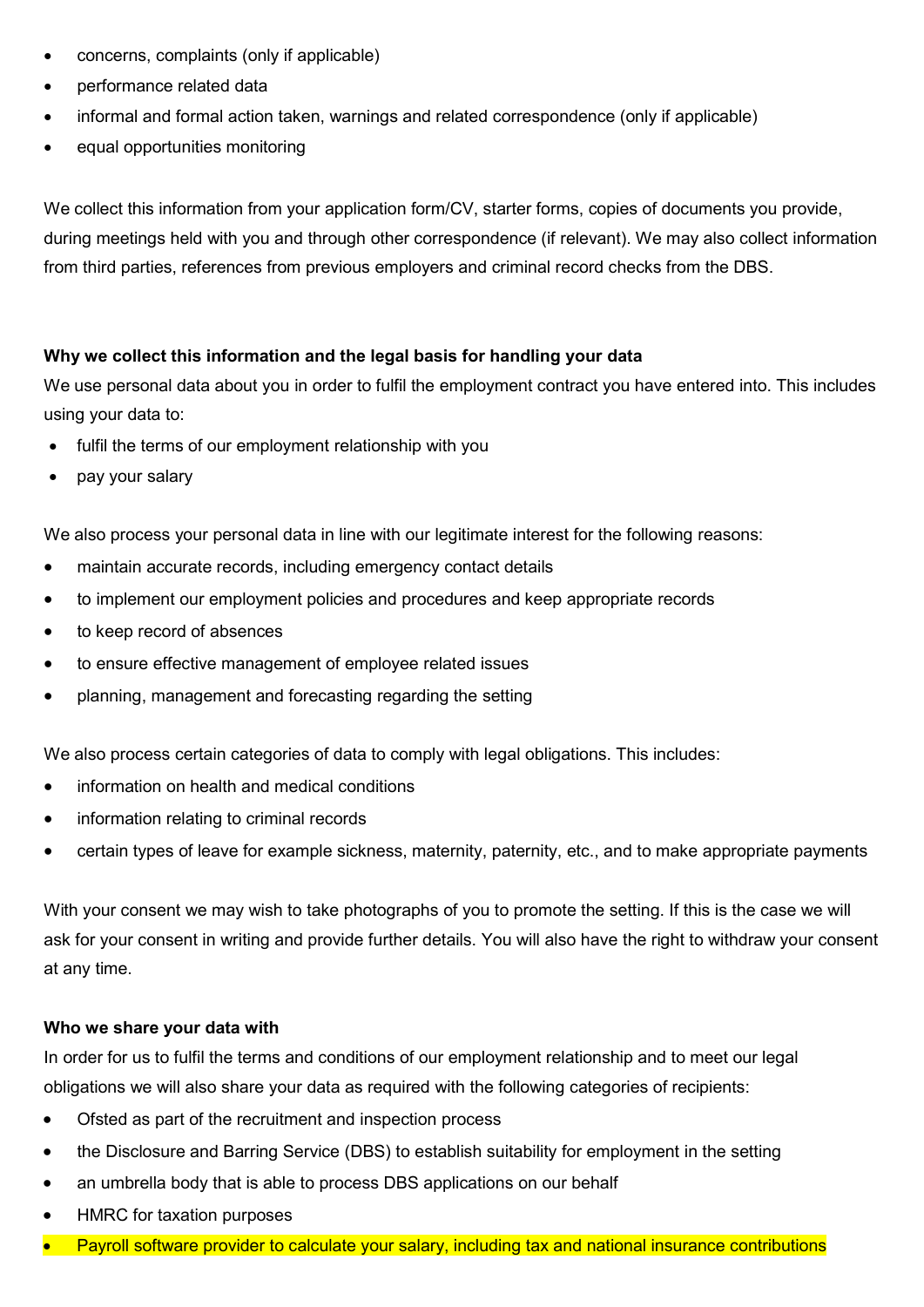- banking services to pay your salary
- pension processing service for pension payments
- to comply with automatic enrolment pension obligations
- our insurance underwriter, if you have an accident at work
- with parents and service users so that they have an understanding of your qualifications and experience

We will also share your data if:

- we are legally required to do so, for example, by law, by a court or the Charity Commission
- to enforce or apply the terms and conditions of your contract with us
- to protect a child or children, for example by sharing information with the Local Authority Designated Officer, social care or the police
- it is necessary to protect our/or others rights, property or safety
- with our legal advisor where it is necessary to apply the terms and conditions of your employment contract or where there is a dispute
- we transfer the management of the setting, in which case we may disclose your personal data to the prospective buyer so they may continue the service in the same way

We will never share your data with any other organisation to use for their own purposes.

#### How do we protect your data?

We protect unauthorised access to your personal data and prevent it from being lost, accidentally destroyed, misused, or disclosed by:

Storing your data in a locked box/filing cabinets as appropriate. Electronic data is stored on encrypted computers and backed up to encrypted hard disks.

All electronically submitted data is transmitted via encrypted messages or password protected online access.

#### How long do we retain your data?

We retain your personal data as follows:

- records 6 years after employment ceases
- wages/salary records (including overtime, bonuses, expenses) 6 years
- statutory Maternity Pay (SMP) records 3 years after the end of the tax year in which the maternity period ends
- Income Tax and National Insurance returns/records at least 3 years after the end of the tax year to which they relate
- staff accident records and reportable health and safety incidents 3 years after the date of the last entry
- accident/medical records as specified by the Control of Substances Hazardous to Health regulations (COSHH) 2002 – 40 years from the date of the last entry

[For further information see our Retention Policy.]